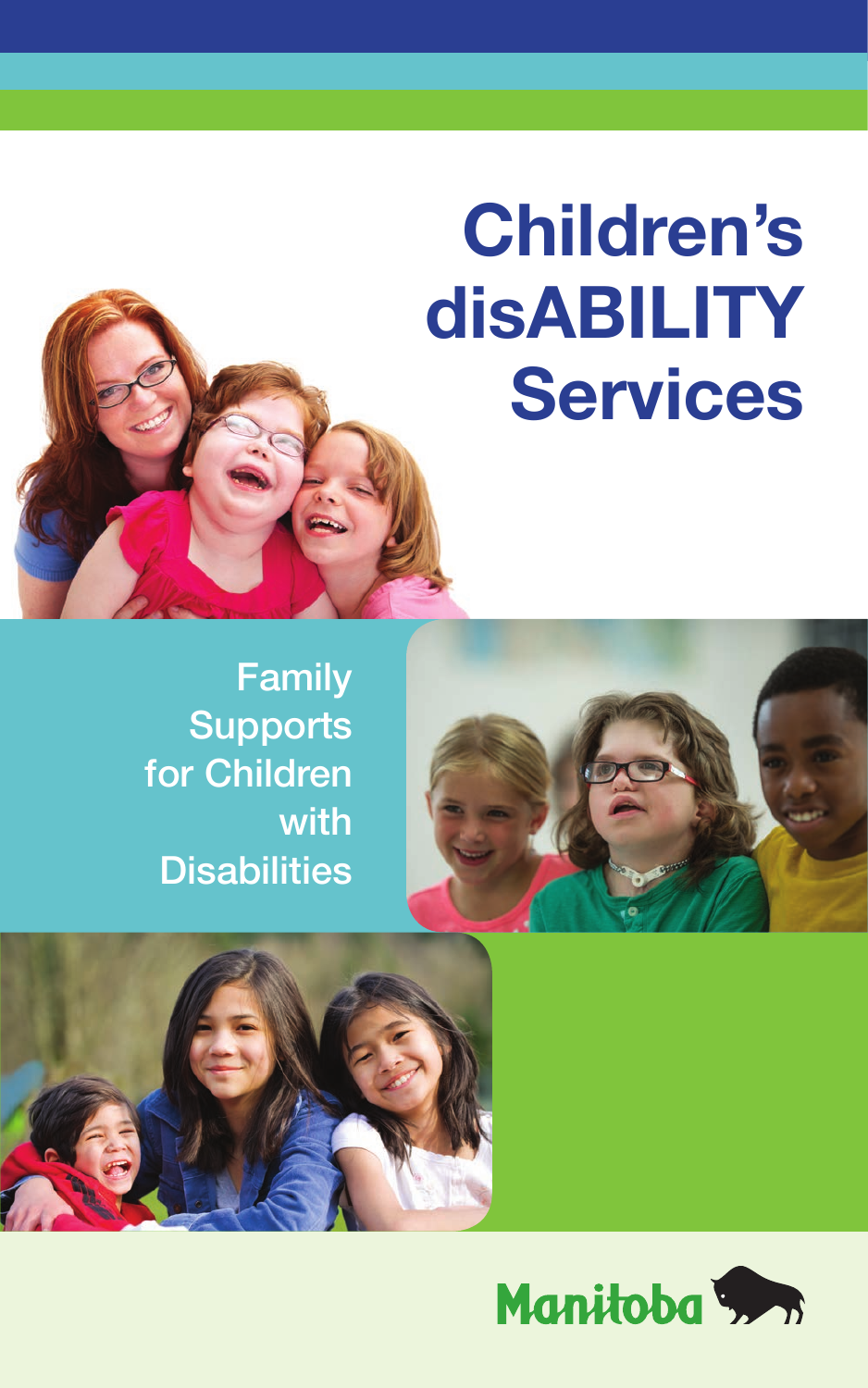# **THE PROGRAM**

#### **What is Children's disABILITY Services?**

This program, provided through Manitoba Families, supports families who are raising a child (or children) with developmental or physical disabilities, to meet the additional needs they may have.

## **How Does Children's disABILITY Services Help Families?**

Children's disABILITY Services offers a variety of resources and supports to parents to assist them to care for their children at home in their own communities, where children grow and thrive.

#### **Does my child qualify?**

Children under the age of 18, who live in Manitoba with their birth, adoptive or extended families, are eligible. Eligible children must also have a medical diagnosis confirming one or more of the following conditions:

- intellectual disability
- developmental delay
- autism spectrum disorder
- lifelong physical disability
- high probability of developmental delay due to a pre-existing condition

\*For the purposes of this brochure, the word "parent" is used to represent a birth, adoptive or extended family member who takes care of a child under the age of 18 in their home.

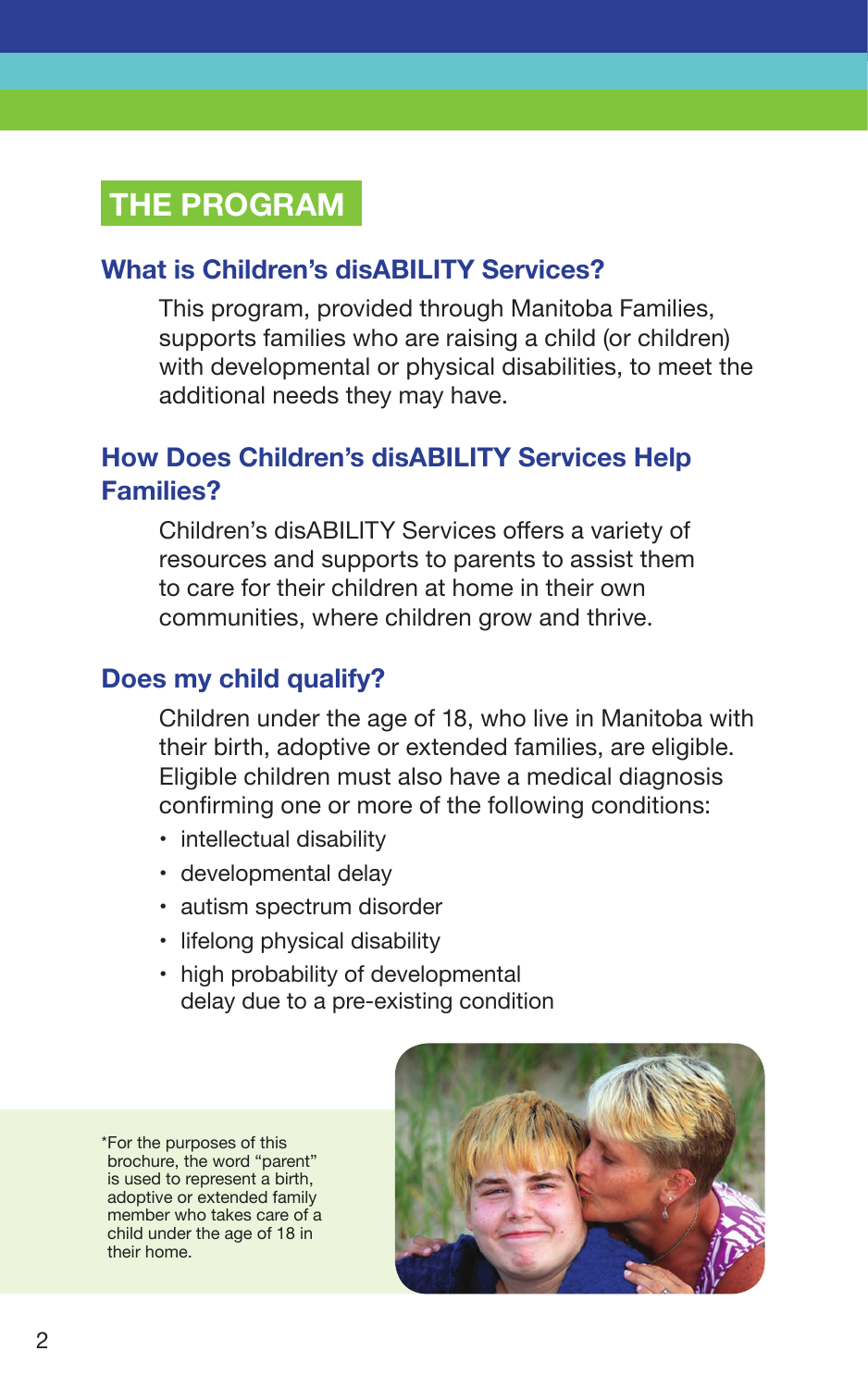#### **How do I apply?**

Some families are referred to Children's disABILITY Services by medical professionals, schools, and child care facilities. You may also apply for the program by visiting [www.gov.mb.ca/fs/cds](https://www.gov.mb.ca/fs/cds) or contacting the Children's disABILITY Services office in your community. (See list on back page.)

Please note: Written confirmation of the child's diagnosis must be included with all applications.



#### **What happens next?**

If your child qualifies for the program, a Children's disABILITY Services worker will connect with your family to look at your specific situation, and talk to you about your needs, goals and care concerns. The worker will provide you with information about supports that may be available through Children's disABILITY Services and other agencies, such as child care facilities, schools and volunteer organizations.

The worker can also help you arrange for the services you need and, as long as your child remains eligible for Children's disABILITY Services, a worker may remain involved until your child is 18, or you no longer need these services.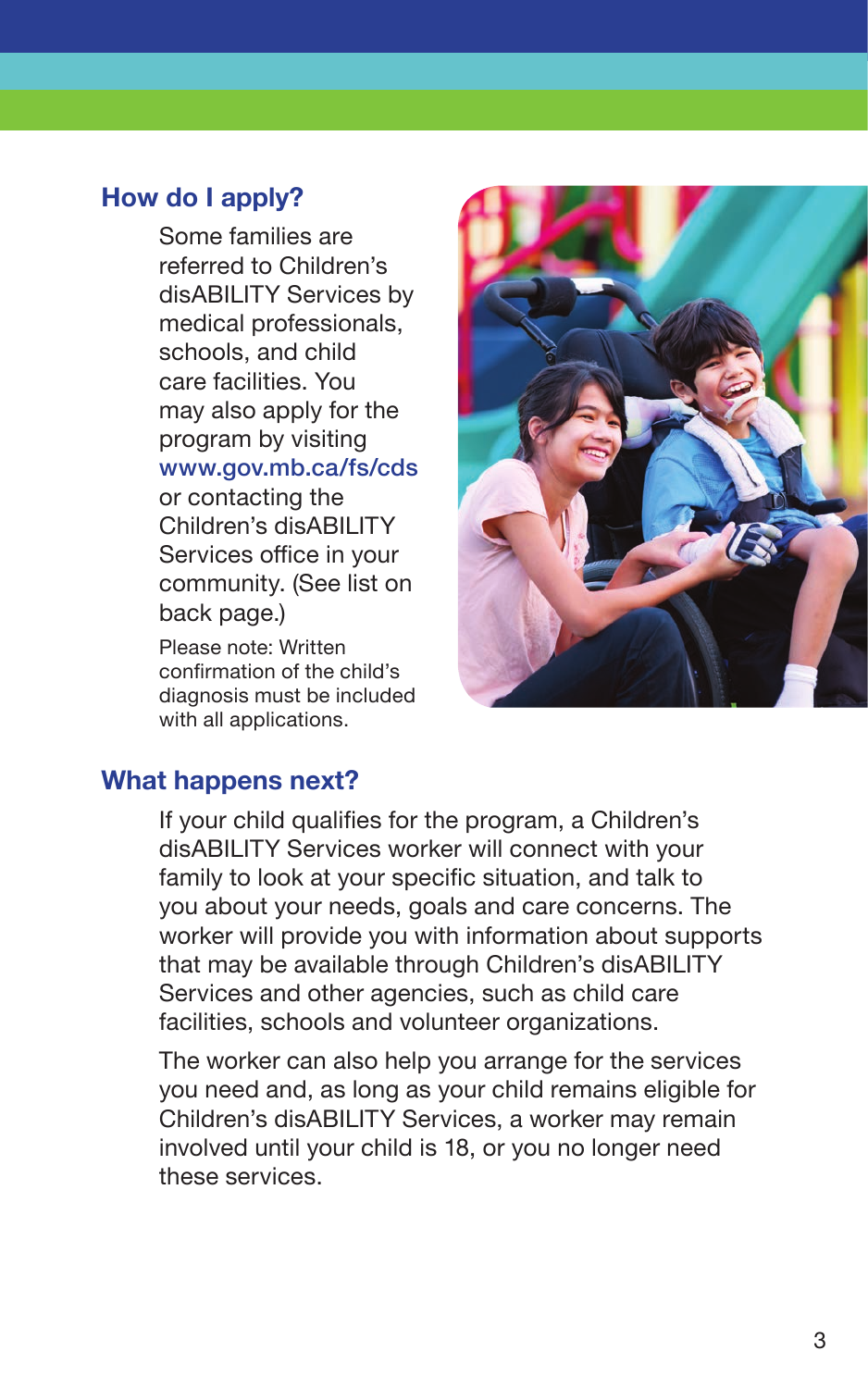# **THE SERVICES**

Children's disABILITY Services offers a range of services and supports. Many can be provided at home, in a child care centre, at school or at another site chosen by the therapist or a Children's disABILITY Services worker.

\*Please note: The amount of service a family receives depends on eligibility, assessed need and the program resources available.

#### **Respite**

Respite is a break from the very unique demands of caring for a child with disabilities. It is available to parents who need a short-term break, and can be provided in or outside the child's home. For children who have lifelong, complex medical needs, respite can be provided by a registered nurse through the local regional health authority.

#### **Therapy**

Children who need therapy services will be referred to their regional central intake for the Children's Therapy Initiative (CTI). Families can also self refer. Therapies that may be available include occupational therapy, physiotherapy, speech and language therapy and audiology. For more information please visit [www.sscy.ca/childrens-therapy-initiative](http://www.sscy.ca/childrens-therapy-initiative)

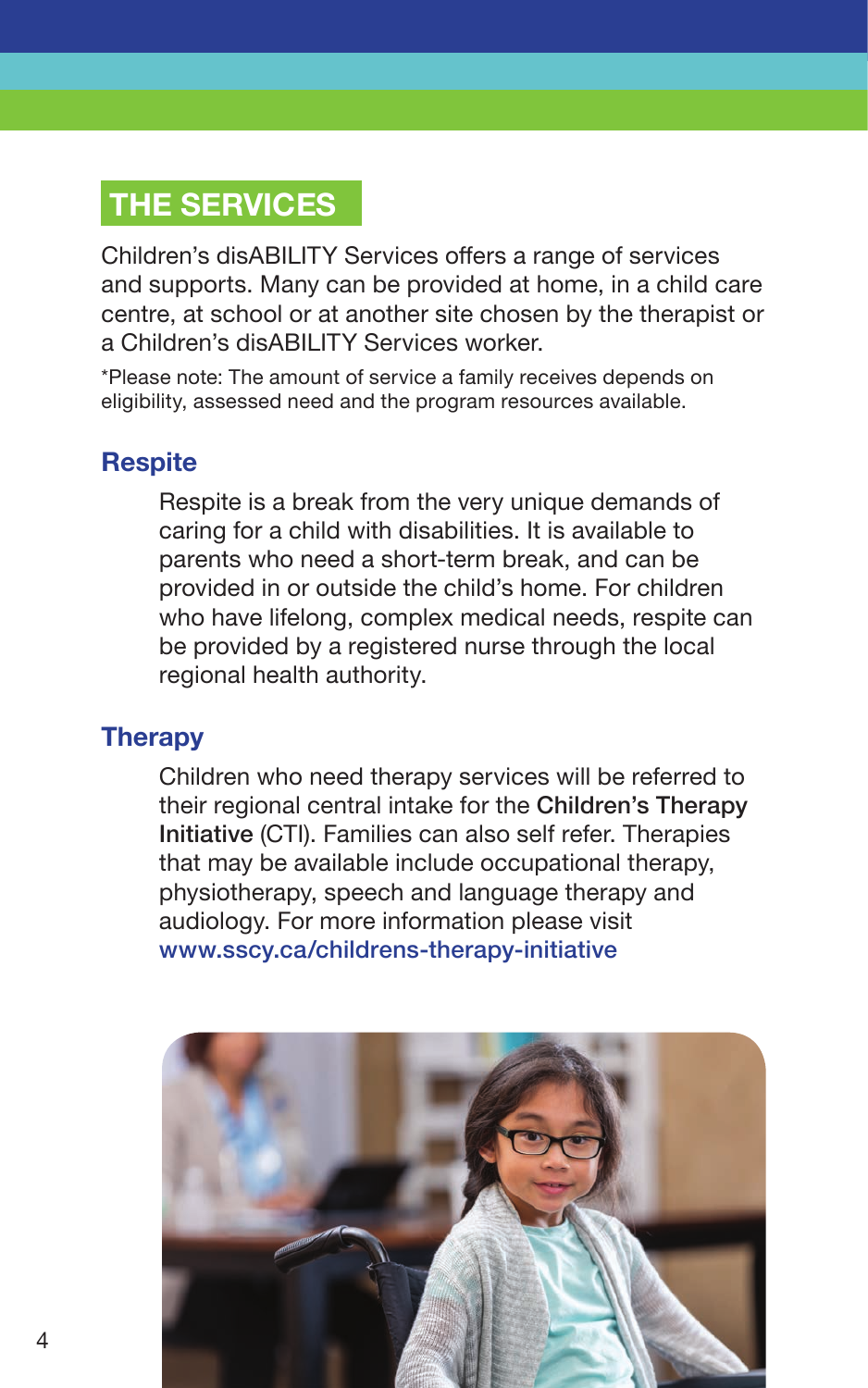## **Child Development Services for Preschool Children**

Child Development staff work with parents to identify their child's strengths and goals. Staff teach parents and caregivers ways to help the child develop and learn new skills.

#### **Autism Services**

Autism Outreach: This service teaches parents and caregivers autism intervention methods that are personalized and flexible. Autism specialists work closely with Child Development staff to deliver the service.



#### Applied Behaviour Analysis

(ABA): Programming based on

the principles of ABA is available for children diagnosed with autism spectrum disorder. Programs are personalized and use behavioural strategies to teach skills across a number of areas.

#### **Behavioural Services**

Behavioural specialists may assess a child's challenging behaviours, and together with the family, develop a plan that addresses the child's needs.

#### **Summer Skills Programming**

Children's disABILITY Services can help school-age children maintain their skills during the summer months. This is done by providing supports children need to access programs and activities that promote what they have learned during the school year.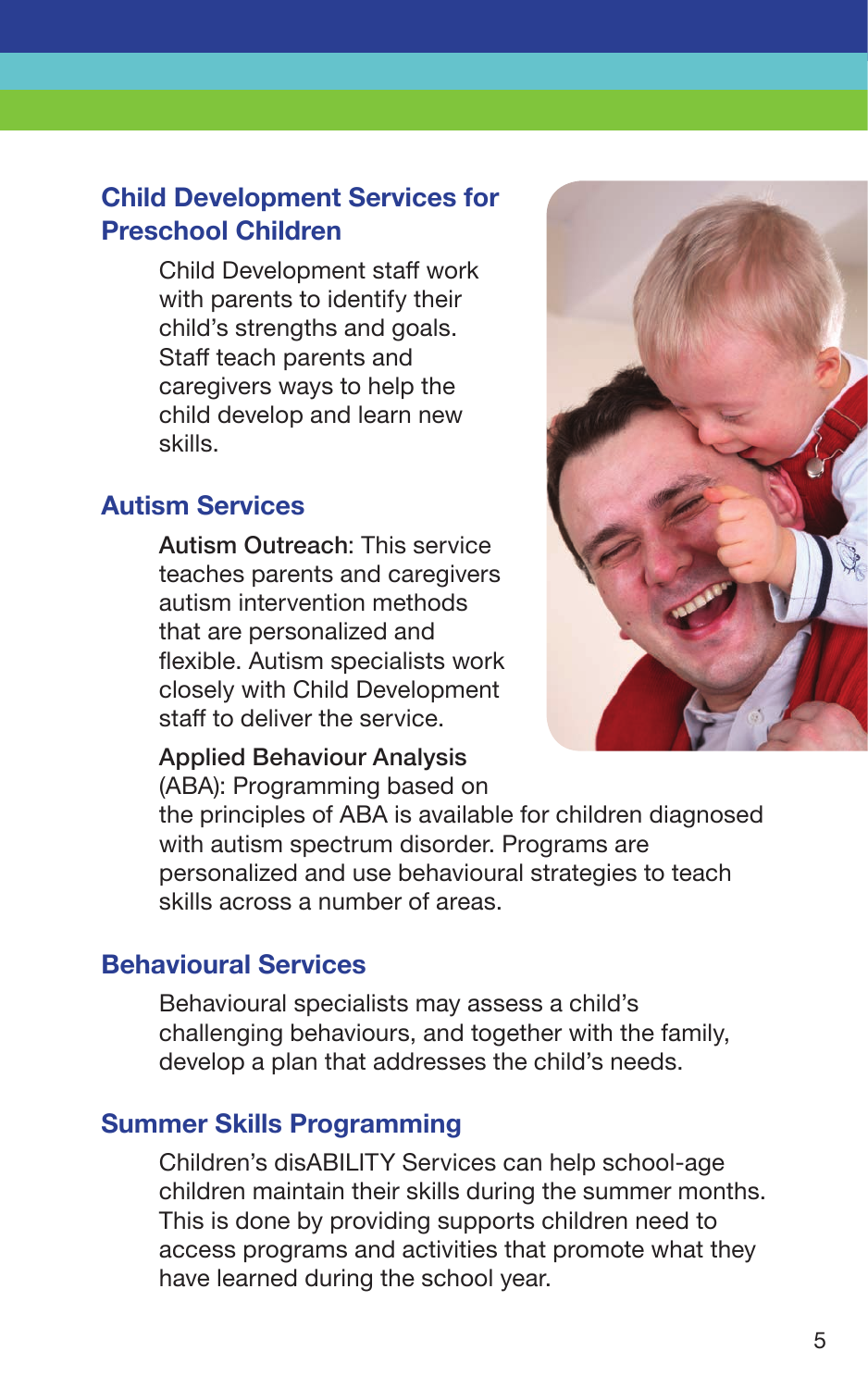## **After-School Care for Adolescents**

After-school care may be available for adolescents who can no longer access child care, but still need to be looked after and supervised outside school hours, while their parents are at work, attend school or training.



## **Supplies, Equipment and Home/Vehicle Modifications**

Children's disABILITY Services may provide funding for certain supplies, equipment and home or van modifications at a basic level. These supports are provided through the Disability and Health Supports Unit (DHSU). For more information on what is available, visit [www.manitoba.ca/fs/dhsu](https://www.manitoba.ca/fs/dhsu)

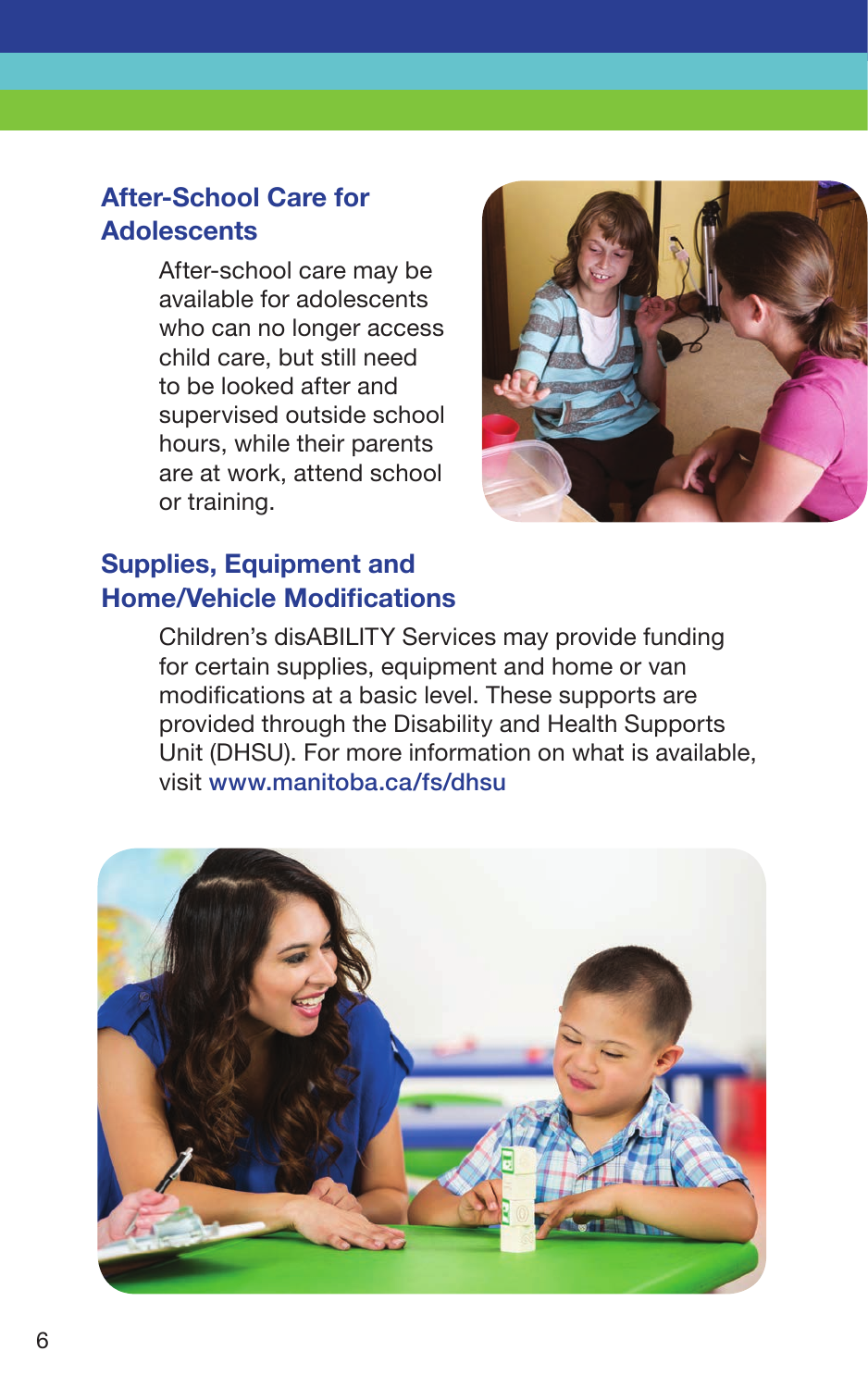#### **Transportation**

Families may receive financial support to cover the costs of transportation to and from their child's medical appointments and other specialized services. This support is mainly provided to families in rural and northern Manitoba.

#### **What are the limits to these services?**

Children's disABILITY Services recognizes that each family's circumstances are different, and assesses the needs of each family individually. The amount of service a family receives depends on eligibility, assessed need and the program resources available.

#### **Who can I contact for more information?**

To speak with someone about Children's disABILITY Services, please contact the program office in your community.

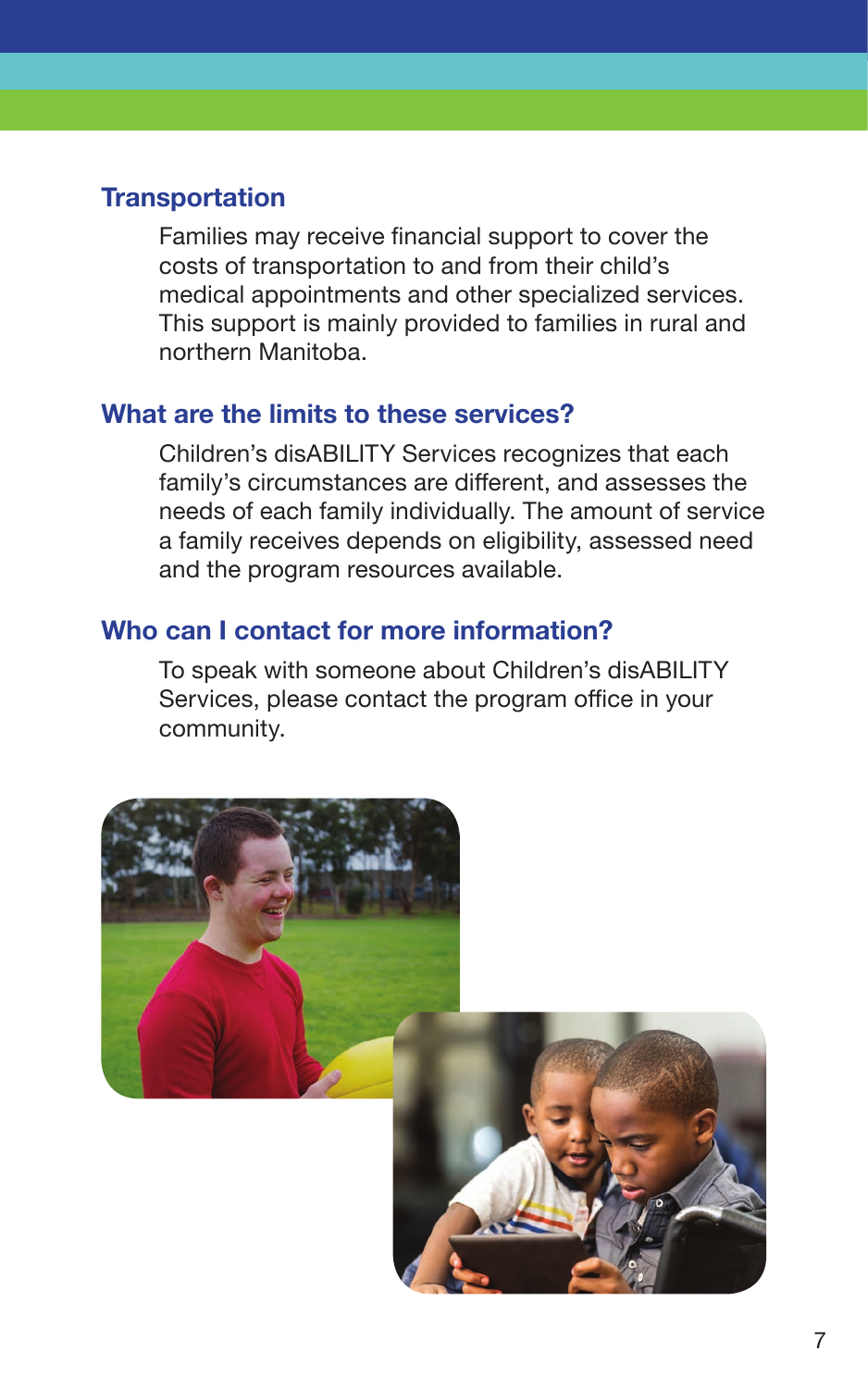# **CHILDREN'S DISABILITY SERVICES OFFICE LOCATIONS**



#### **CENTRAL REGION**

#### **Regional Office**

290 North Railway Street Morden, MB R6M 1S7 Phone: 204-822-2861 Fax: 204-822-2879 Toll-Free: 1-888-310-0568

#### **Area Office**

25 Tupper Street North Portage la Prairie, MB R1N 3K1 Phone: 204-239-3092 Fax: 204-239-3198 Toll-Free: 1-866-513-2185

#### **EASTMAN REGION**

**Regional Office**  Box 50, 20-1st Street South Beausejour, MB R0E 0C0 Phone: 204-268-6028 Fax : 204-268-6222 Toll-Free: 1-866-576-8546

**Area Office**  242-323 Main Street Steinbach, MB R5G 1Z2 Phone: 204-346-6390 Fax: 204-326-9948 Toll-Free: 1-866-682-9782

#### **INTERLAKE REGION**

**Regional Office** 101-446 Main Street Selkirk, MB R1A 1V7 Phone: 204-785-5106 Fax: 204-785-5321 Toll-Free: 1-866-475-2015

#### **NORTHERN REGION**

**Regional Office** 

Provincial Building Box 2550 3rd Street and Ross Avenue The Pas, MB R9A 1M4 Phone: 204-627-8311 Fax: 204-627-5792 Toll-Free: 1-866-443-2292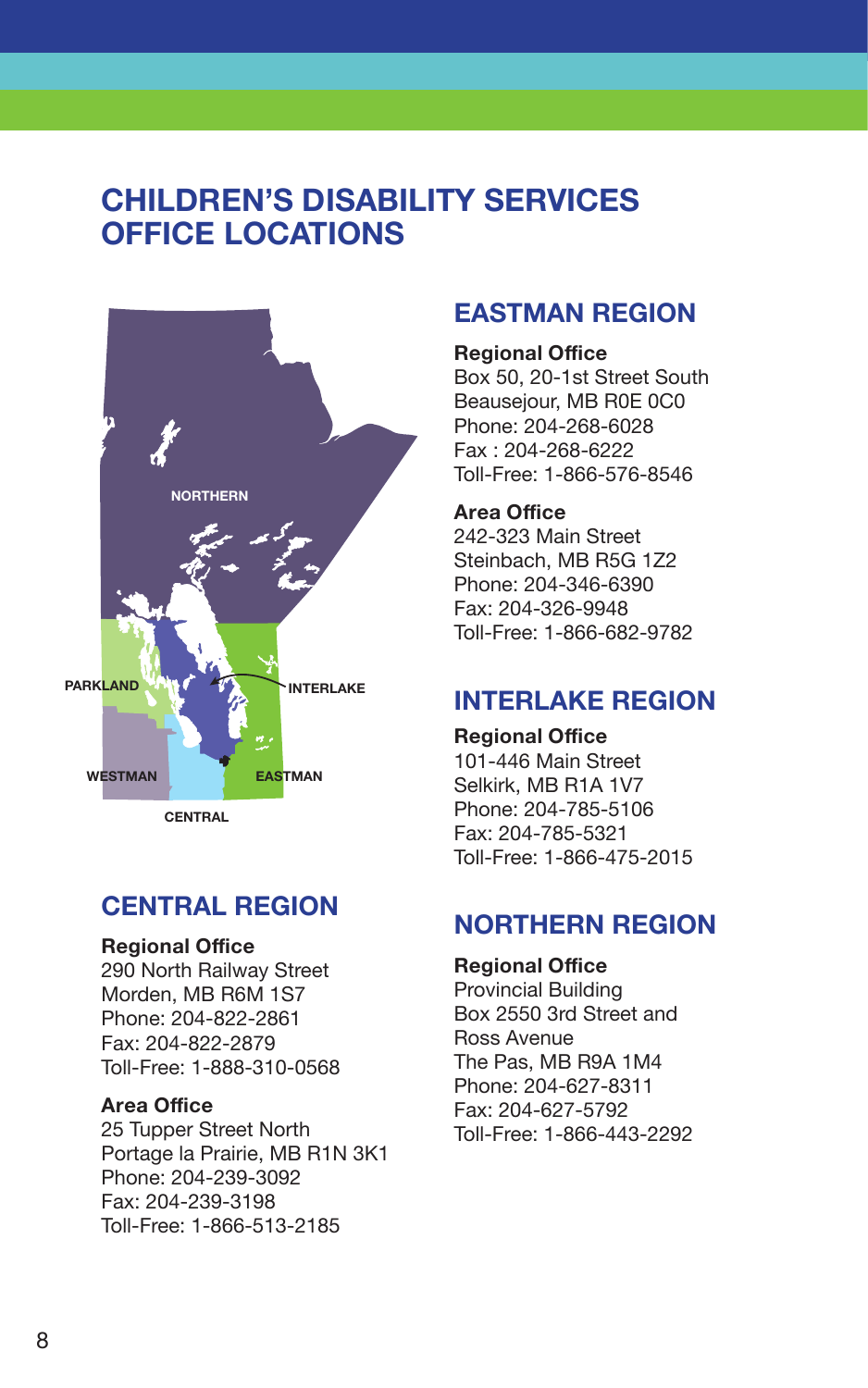#### **Area Office**

Box 5, 59 Elizabeth Drive Thompson, MB R8N 1X4 Phone: 204-677-6570 Fax: 204-677-6517 Toll-Free: 1-866-677-6713

#### **Area Office**

102-143 Main Street Flin Flon, MB R8A 1K2 Phone: 204-687-1700 Fax: 204-687-1708 Toll-Free: 1-866-443-2291

#### **PARKLAND REGION**

**Regional Office**  309-27, 2nd Avenue SW Dauphin, MB R7N 3E5 Phone: 204-622-2035 Fax: 204-638-3278 Toll-Free: 1-866-355-3494

#### **Area Office**

PO Box 997 1431 First St. North Swan River, MB R0L 1Z0 Phone: 204-734-3491 Fax: 204-734-5615 Toll-Free: 1-866-269-6498

#### **WESTMAN REGION**

229-340, 9th Street Brandon, MB R7A 6C2 Phone: 204-726-6336 Fax: 204-720-7711 Toll-Free: 1-866-726-6438

#### **WINNIPEG REGION**

2-111 Rorie Street Winnipeg, MB R3B 3N1 Phone: 204-948-4001 Fax: 204-948-4511

SSCY Centre 1155 Notre Dame Avenue Winnipeg, MB R3E 3G1 Phone: 204-945-0290 or 204-945-0327 Fax: 204-948-4788

## **DISABILITY AND HEALTH SUPPORTS UNIT (DHSU)**

100-114 Garry Street Winnipeg, MB R3C 4V4 Phone: 204-945-4393 Toll-Free: 1-877-587-6224 Fax: 204-945-1436 Email: [disandhealthsupports@gov.mb.ca](mailto:disandhealthsupports@gov.mb.ca  )  Website: [www.manitoba.ca/fs/dhsu](https://www.manitoba.ca/fs/dhsu)

## **FAMILY SUPPORT SERVICES**

SSCY Centre 1155 Notre Dame Avenue Winnipeg, MB R3E 3G1 Phone: 204-945-0327 or 204-945-8311 Fax: 204-948-4788